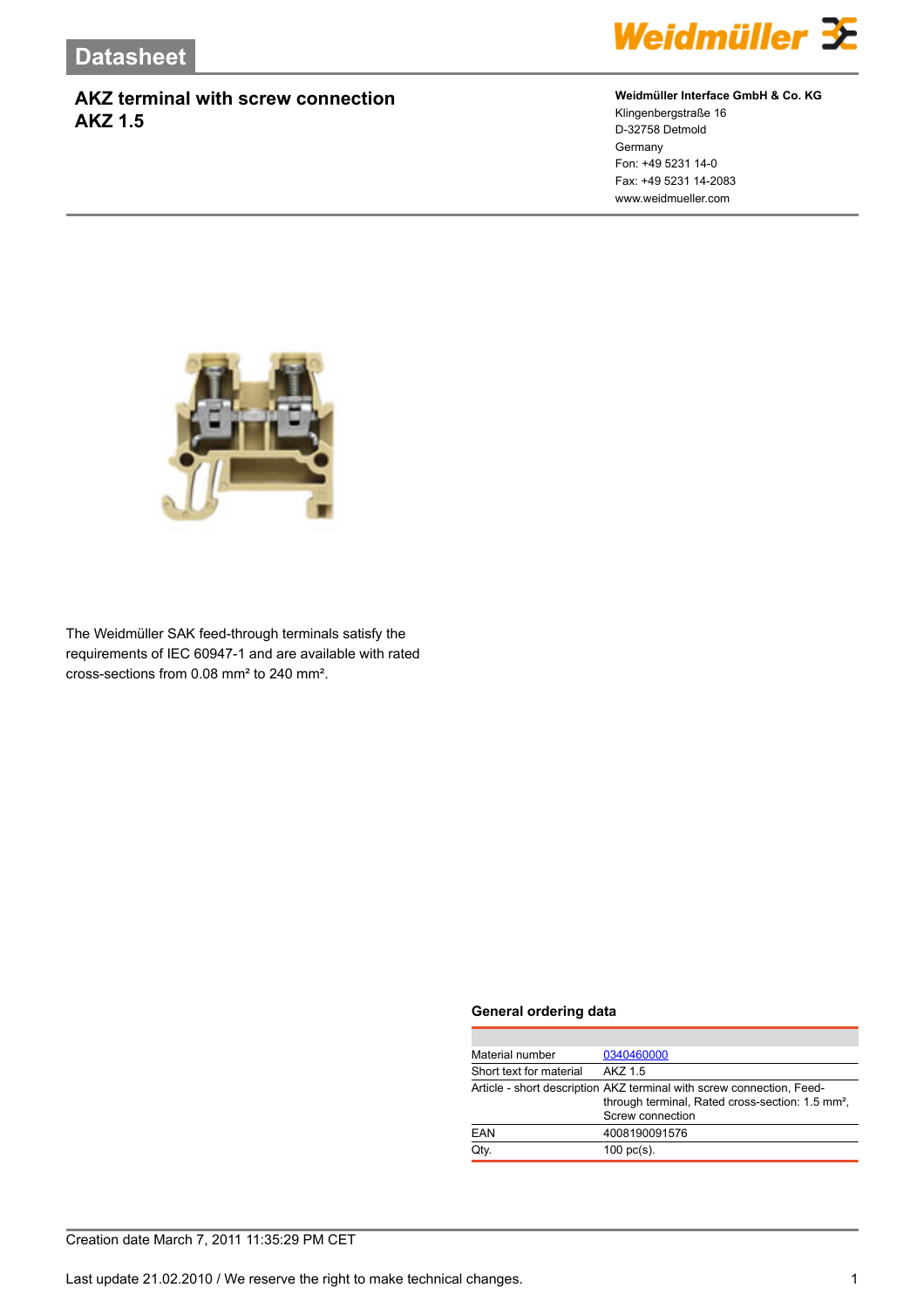# **Technical data www.weidmueller.com**

**Temperatures**



#### **Weidmüller Interface GmbH & Co. KG**

Klingenbergstraße 16 D-32758 Detmold Germany Fon: +49 5231 14-0 Fax: +49 5231 14-2083

| Operating temperature                        | -50 °C+100 °C                                                                     | Storage temperature                                          |                        |
|----------------------------------------------|-----------------------------------------------------------------------------------|--------------------------------------------------------------|------------------------|
| <b>CSA ratings data</b>                      |                                                                                   |                                                              |                        |
|                                              |                                                                                   |                                                              |                        |
| Certificate no.                              | 12400-144                                                                         | Voltage size C                                               | 300 V                  |
| Current size C (CSA)                         | 10 A                                                                              | Conductor cross-section, max.                                | 16 AWG                 |
| Conductor cross-section, min.                | 24 AWG                                                                            |                                                              |                        |
| UL ratings data                              |                                                                                   |                                                              |                        |
|                                              |                                                                                   |                                                              |                        |
| Certificate no.<br>Current size C (UR)       | E60693VOL1SEC3                                                                    | Voltage size C<br>Conductor size Factory wiring, max         | 150 V                  |
|                                              | 15 A<br>22 AWG                                                                    |                                                              | 14 AWG<br>14 AWG       |
| Conductor size Factory wiring, min           |                                                                                   | Conductor size Field wiring, max                             |                        |
| <b>Approvals</b>                             |                                                                                   |                                                              |                        |
| Approvals                                    | CE; CSA; GOSTEX;<br>GOSTME25; IECEXSIR;<br>MARITREG; SIRAATEX; UR;<br><b>ROHS</b> |                                                              |                        |
| <b>IECEx/ATEX rating data</b>                |                                                                                   |                                                              |                        |
|                                              |                                                                                   |                                                              |                        |
| Certificate no.                              | SIRA02ATEX3001U                                                                   | <b>ATEX</b> certificate                                      | SIRA02ATEX3001U_e.pdf  |
| Certificate no.                              | IECEXSIR05.0038U                                                                  | <b>IEC Ex certificate</b>                                    | IECEXSIR05.0038U_e.pdf |
| max. voltage                                 | 176 V                                                                             | Current (ATEX)                                               | 15 A                   |
| Conductor cross-section, max.                | $1.5$ mm <sup>2</sup>                                                             | max. voltage                                                 | 176 V                  |
| Current (IECEX)<br>Voltage, cross-connection | 15 A<br>CrossConnectionGuide.pdf                                                  | Conductor cross-section, max.<br>Operating temperature range | $1.5$ mm <sup>2</sup>  |
|                                              |                                                                                   |                                                              |                        |
| Material data                                |                                                                                   |                                                              |                        |
| Material                                     | PA 66                                                                             | Colour                                                       | beige                  |
| Flammability class UL 94                     | $V-2$                                                                             |                                                              |                        |
| <b>System specifications</b>                 |                                                                                   |                                                              |                        |
|                                              |                                                                                   |                                                              |                        |
| Product family                               | AKZ terminal with screw<br>connection                                             | Type of connection                                           | Screw connection       |
| Connection direction                         | on side                                                                           | Number of levels                                             | 1                      |
| No. of connections                           | 2                                                                                 | No. of clamping points per level                             | $\overline{c}$         |
| Levels cross-connected internally            | No                                                                                | Mounting rail                                                | <b>TS 15</b>           |
| End cover plate required                     | Yes                                                                               |                                                              |                        |
| <b>Additional technical data</b>             |                                                                                   |                                                              |                        |
|                                              |                                                                                   |                                                              |                        |
| Explosion-tested version                     | Yes                                                                               | Number of identical terminals                                | 1                      |
| Open sides                                   | right                                                                             | Type of mounting                                             | Clamped                |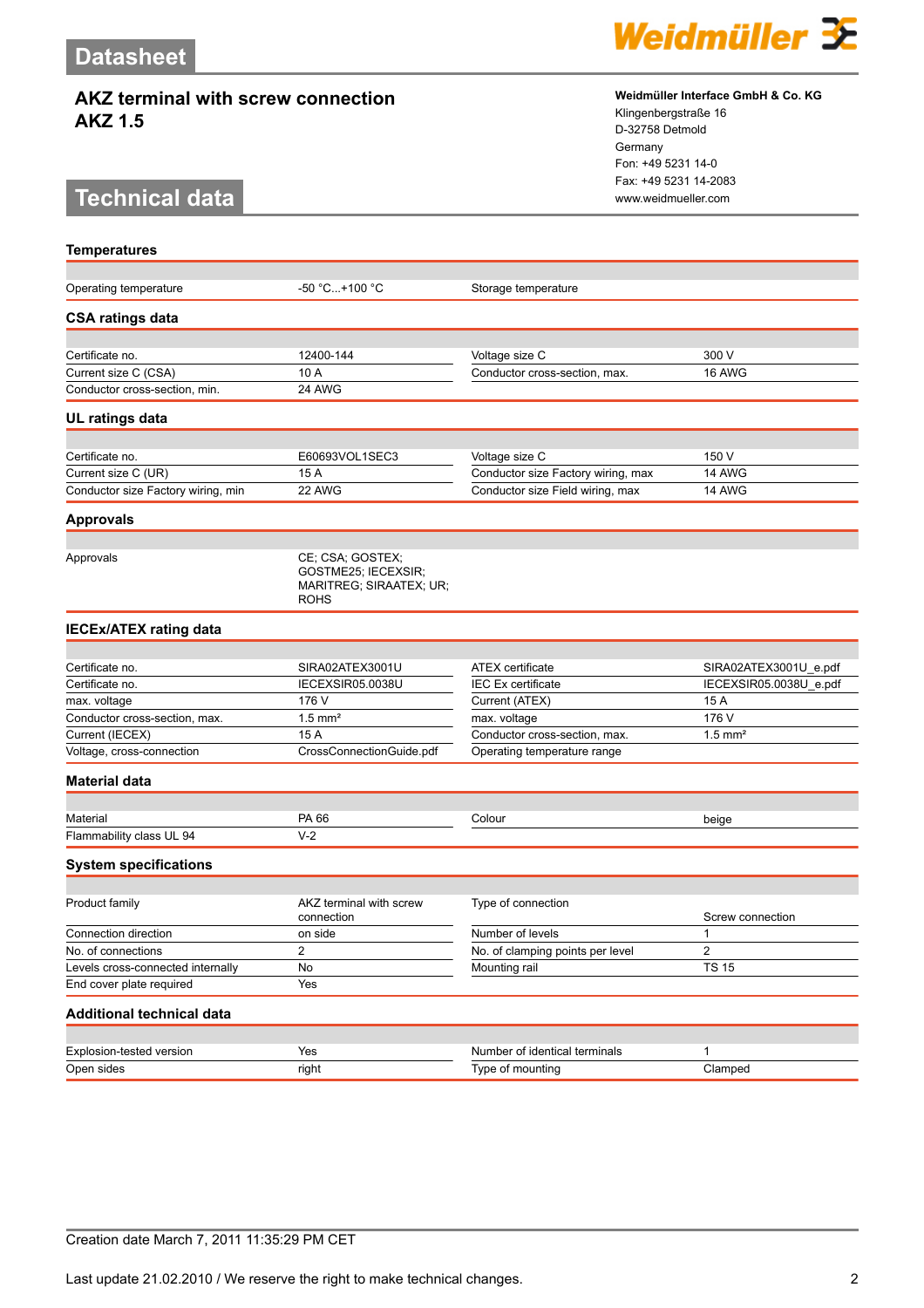# **Technical data www.weidmueller.com**

#### **Conductors for clamping (additional connection)**

| Rated current                                                                                                      | 17.5 A        | Type of connection                                                                                                 | Screw connection    |
|--------------------------------------------------------------------------------------------------------------------|---------------|--------------------------------------------------------------------------------------------------------------------|---------------------|
| Clamping screw                                                                                                     | M 2.5         | Blade size                                                                                                         | $3.0 \times 0.5$ mm |
| Tightening torque, max.                                                                                            | $0.6$ Nm      | Tightening torque, min.                                                                                            | $0.4$ Nm            |
| Conductor cross-section, flexible plus plastic<br>collar DIN 46228/1, further connection, min. 0.5 mm <sup>2</sup> |               | Conductor cross-section, flexible plus plastic<br>collar DIN 46228/1, further connection, max. 1.5 mm <sup>2</sup> |                     |
| Conductor connection cross-section AWG,<br>min.                                                                    | <b>AWG 24</b> | Conductor connection cross-section AWG,<br>max.                                                                    | <b>AWG 14</b>       |

#### **Conductors for clamping (rated connection)**

| Type of connection                                                                           | Screw connection       | Stripping length                                                                                    | $7 \text{ mm}$         |
|----------------------------------------------------------------------------------------------|------------------------|-----------------------------------------------------------------------------------------------------|------------------------|
| <b>Blade size</b>                                                                            | $3.0 \times 0.5$ mm    | Connection direction                                                                                | on side                |
| No. of connections                                                                           | $\overline{2}$         | Clamping range, rated connection, min.                                                              | $0.21$ mm <sup>2</sup> |
| Clamping range, rated connection, max.                                                       | $2.5$ mm <sup>2</sup>  | Clamping screw                                                                                      | M 2.5                  |
| Tightening torque, min.                                                                      | $0.4$ Nm               | Tightening torque, max.                                                                             | $0.6$ Nm               |
| Torque setting with DMS electric screwdriver 1                                               |                        | Gauge to IEC 60947-1                                                                                | A <sub>1</sub>         |
| Conductor cross-section, solid, min.                                                         | $0.5$ mm <sup>2</sup>  | Conductor cross-section, solid, max.                                                                | $2.5$ mm <sup>2</sup>  |
| Conductor cross-section, stranded, rated<br>connection, min.                                 | $1.5$ mm <sup>2</sup>  | Conductor cross-section, stranded, rated<br>connection, max.                                        | $1.5$ mm <sup>2</sup>  |
| Conductor cross-section, flexible, max.                                                      | $1.5$ mm <sup>2</sup>  | Conductor cross-section, flexible plus plastic<br>collar DIN 46228/1, rated connection, min.        | $0.5 \text{ mm}^2$     |
| Conductor cross-section, flexible plus plastic<br>collar DIN 46228/1, rated connection, max. | $1.5$ mm <sup>2</sup>  | Conductor cross-section, flexible AEH plus<br>plastic collar DIN 46228/4, rated connection,<br>min. | $0.5 \text{ mm}^2$     |
| Conductor cross-section, flexible AEH plus<br>plastic collar DIN 46228/4, rated connection,  |                        | Twin wire-end ferrule, min.                                                                         |                        |
| max.                                                                                         | $1.5$ mm <sup>2</sup>  |                                                                                                     | $0.5$ mm <sup>2</sup>  |
| Twin wire-end ferrule, max.                                                                  | $0.75$ mm <sup>2</sup> | Conductor connection cross-section AWG.<br>min.                                                     | <b>AWG 24</b>          |
| Conductor connection cross-section AWG,<br>max.                                              | <b>AWG 14</b>          |                                                                                                     |                        |
| <b>Dimensions</b>                                                                            |                        |                                                                                                     |                        |
| Length                                                                                       | 24.8 mm                | Width                                                                                               | 5.1 mm                 |

# **Rating data**

| Rated cross-section             | 1.5 mm <sup>2</sup> | Rated voltage | 250 V         |
|---------------------------------|---------------------|---------------|---------------|
| Rated impulse withstand voltage | 4 kV                | Rated current | 17.5 A        |
| Current with max, conductor     | 24 A                | Standards     | IEC 60947-7-1 |
| Pollution severity              |                     |               |               |

Height 25 mm Weight 3.58 g

#### **Classifications**

| <b>ETIM 2.0</b>      | EC001283    | ETIM 3.0      | EC001283    |
|----------------------|-------------|---------------|-------------|
| <b>ETIM 4.0</b>      | EC000897    | <b>UNSPSC</b> | 30-21-18-11 |
| eClass 4.1           | 27-14-11-20 | eClass 5.1    | 27-14-11-20 |
| eClass 6.0           | 27-14-11-20 |               |             |
| <b>Product notes</b> |             |               |             |

Note, ordering data AKZ 1.5 order Nos 0340460000 and 0340480000 made from PA with V2 flammability rating to UL 94

|  | . | - - |
|--|---|-----|

#### **Weidmüller Interface GmbH & Co. KG**

Klingenbergstraße 16 D-32758 Detmold Germany Fon: +49 5231 14-0 Fax: +49 5231 14-2083